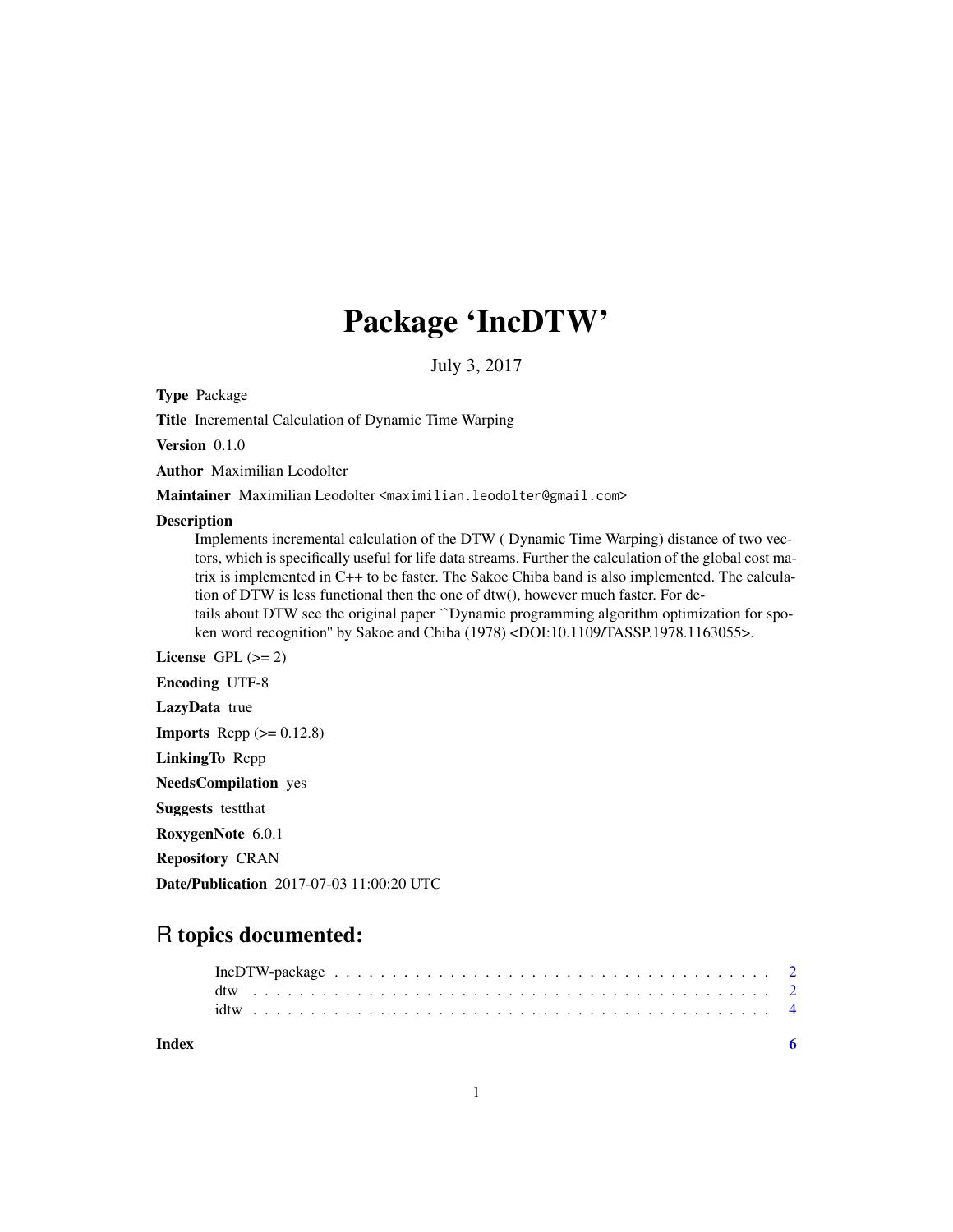#### <span id="page-1-0"></span>Description

Implements incremental calculation of the DTW ( Dynamic Time Warping) distance of two vectors, which is specifically useful for life data streams. Further the calculation of the global cost matrix is implemented in C++ to be faster. The Sakoe Chiba band is also implemented. The calculation of DTW is less functional then the one of dtw(), however much faster.

#### Details

...

#### Author(s)

Maximilian Leodolter

Maintainer: Maximilian Leodolter <maximilian.leodolter@gmail.com>

#### References

Dynamic programming algorithm optimization for spoken word recognition by Sakoe and Chiba published in 1978 (DOI:10.1109/TASSP.1978.1163055)

#### See Also

https://github.com/maxar/IncDTW

dtw *dtw*

#### Description

wrapper function for the C++ calculations and the BACKTRACK\_cpp that finds the cheapest warping path.

#### Usage

 $dtw(Q, C, ws = NULL, return_diffM = FALSE)$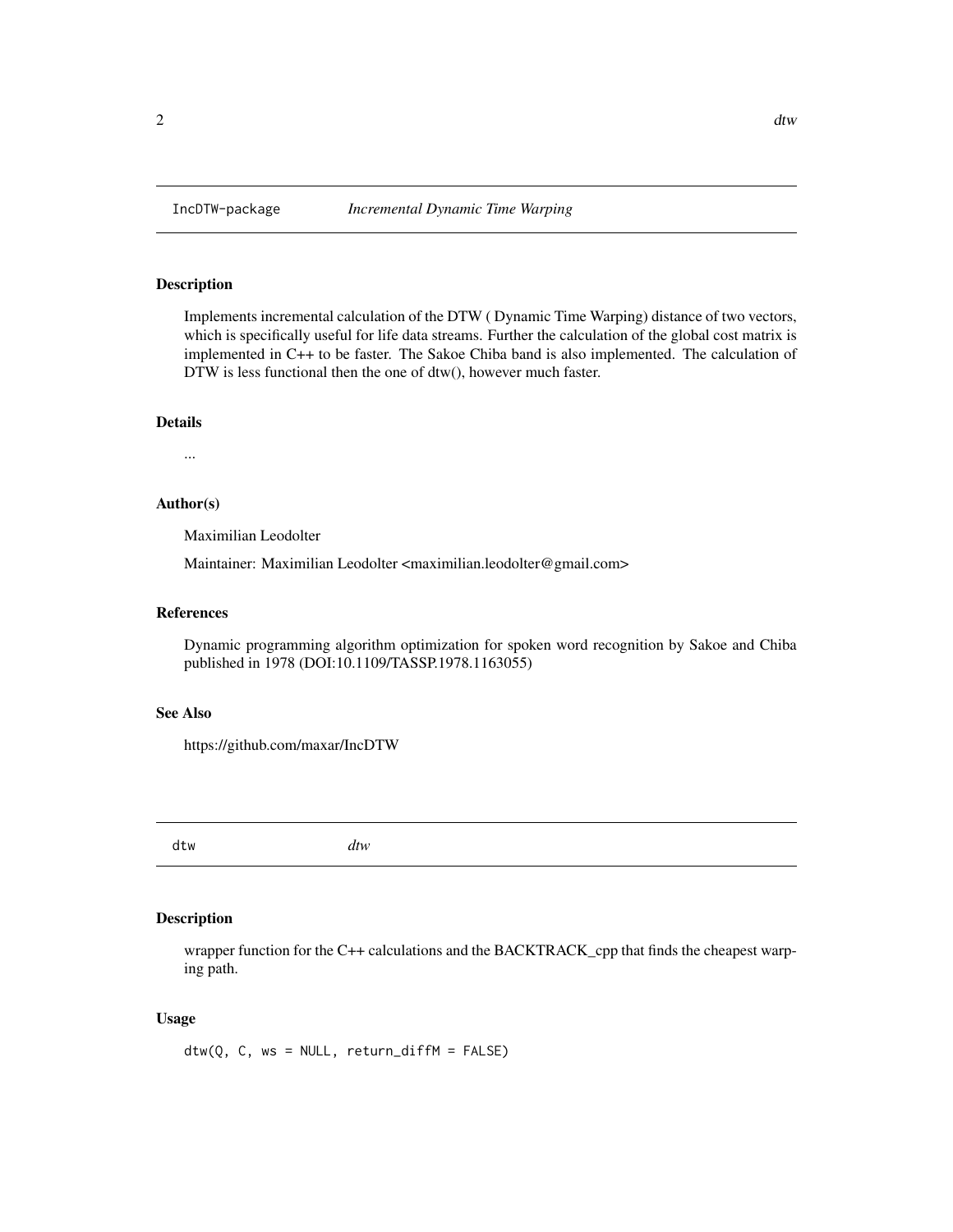dtw 3

#### Arguments

| 0            | one dimensional numeriv vector                                                                                           |
|--------------|--------------------------------------------------------------------------------------------------------------------------|
| C.           | one dimensional numeriv vector                                                                                           |
| WS           | integer, describes the window size for the sakoe chiba window. If NULL, then<br>no window is applied. $(detault = NULL)$ |
| return_diffM | boolean, if TRUE then the Matrix of differences (not the absolute value) is re-<br>$turned.$ (default = FALSE)           |

#### Details

The dynamic time warping distance is the element in the last row and last column of the global cost matrix.

#### Value

| gcm   | global cost matrix                                  |
|-------|-----------------------------------------------------|
| dm    | direction matrix $(3 = up, 1 = diagonal, 2 = left)$ |
| wp    | warping path                                        |
| ii    | indices of C of the optimal path                    |
| jj    | indices of Q of the optimal path                    |
| diffM | Matrix of differences                               |

#### Author(s)

Maximilian Leodolter

#### References

Sakoe, H.; Chiba, S., Dynamic programming algorithm optimization for spoken word recognition, Acoustics, Speech, and Signal Processing [see also IEEE Transactions on Signal Processing], IEEE Transactions on , vol.26, no.1, pp. 43-49, Feb 1978. http://ieeexplore.ieee.org/xpls/abs\_all.jsp?arnumber=1163055

#### Examples

```
Q <- cumsum(rnorm(100))
C \leq Q[11:100] + \text{norm}(90, 0, 0.5)dtw(Q=Q, C=C, ws = 15, return_diffM = FALSE)dtw(Q=Q, C=C, ws = 15, return_diffM = TRUE)
```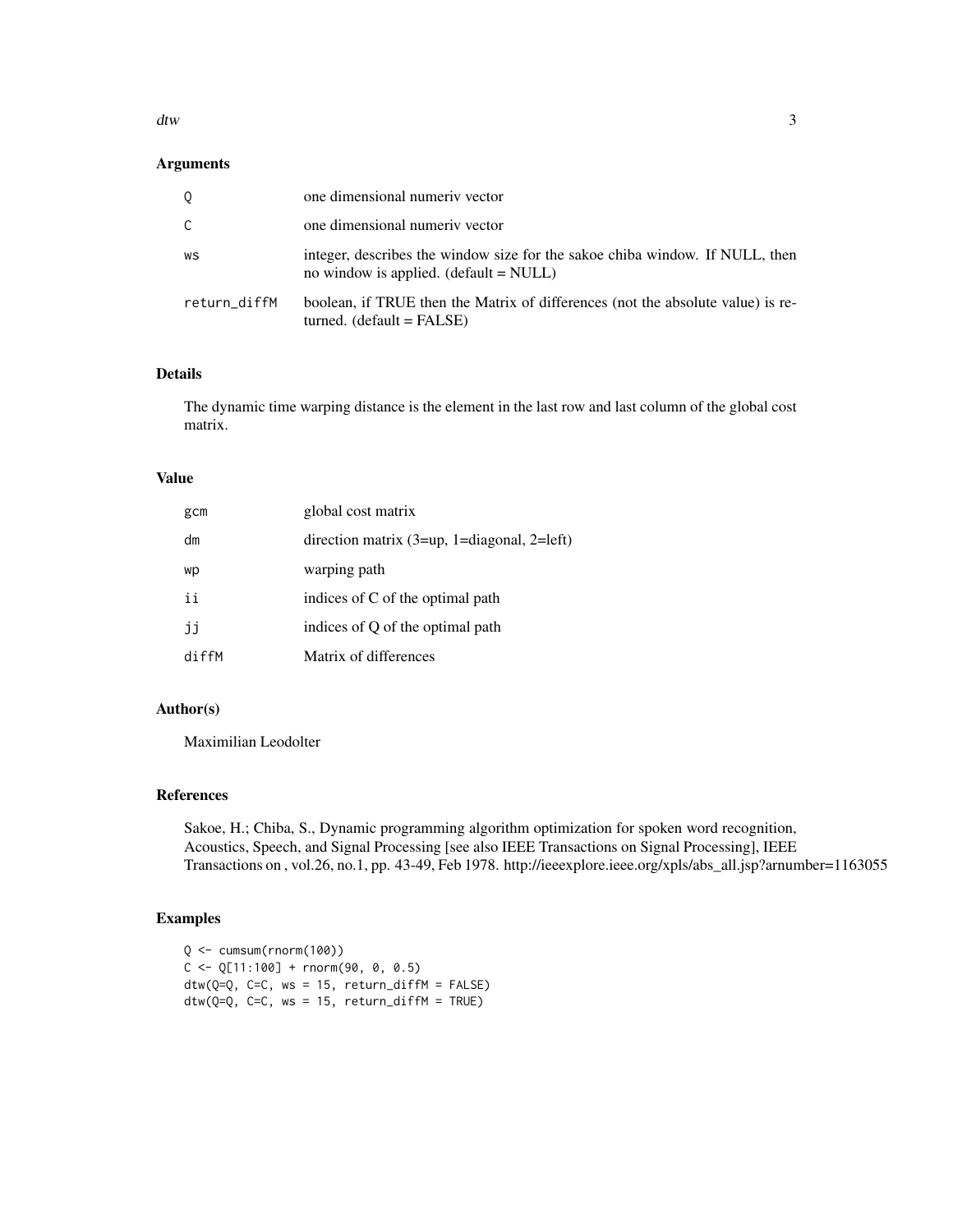<span id="page-3-0"></span>idtw *idtw*

#### Description

wrapper function for the C++ calculations and the BACKTRACK\_cpp that finds the cheapes warping path.

#### Usage

idtw(Q, C, newO, gcm, dm, ws = NULL, return\_diffM = FALSE)

#### Arguments

| Q            | one dimensional numeric vector                                                                                           |
|--------------|--------------------------------------------------------------------------------------------------------------------------|
| C            | one dimensional numeric vector                                                                                           |
| new0         | one dimensional numeric vector of new observations to be appended to C                                                   |
| gcm          | global cost matrix, output from $dtw(Q=Q, C=C, ws=ws)$                                                                   |
| dm           | direction matrix, output from $dtw(O=O, C=C, ws=ws)$                                                                     |
| WS           | integer, describes the window size for the sakoe chiba window. If NULL, then<br>no window is applied. $(detault = NULL)$ |
| return_diffM | boolean, if TRUE then the Matrix of differences (not the absolute value) is re-<br>$turned.$ (default = FALSE)           |

#### Details

The dynamic time warping distance is the element in the last row and last column of the global cost matrix.

#### Value

| gcm   | global cost matrix                                  |
|-------|-----------------------------------------------------|
| dm    | direction matrix $(3 = up, 1 = diagonal, 2 = left)$ |
| wp    | warping path                                        |
| ii    | indices of C of the optimal path                    |
| jj    | indices of Q of the optimal path                    |
| diffM | Matrix of differences                               |

#### Author(s)

Maximilian Leodolter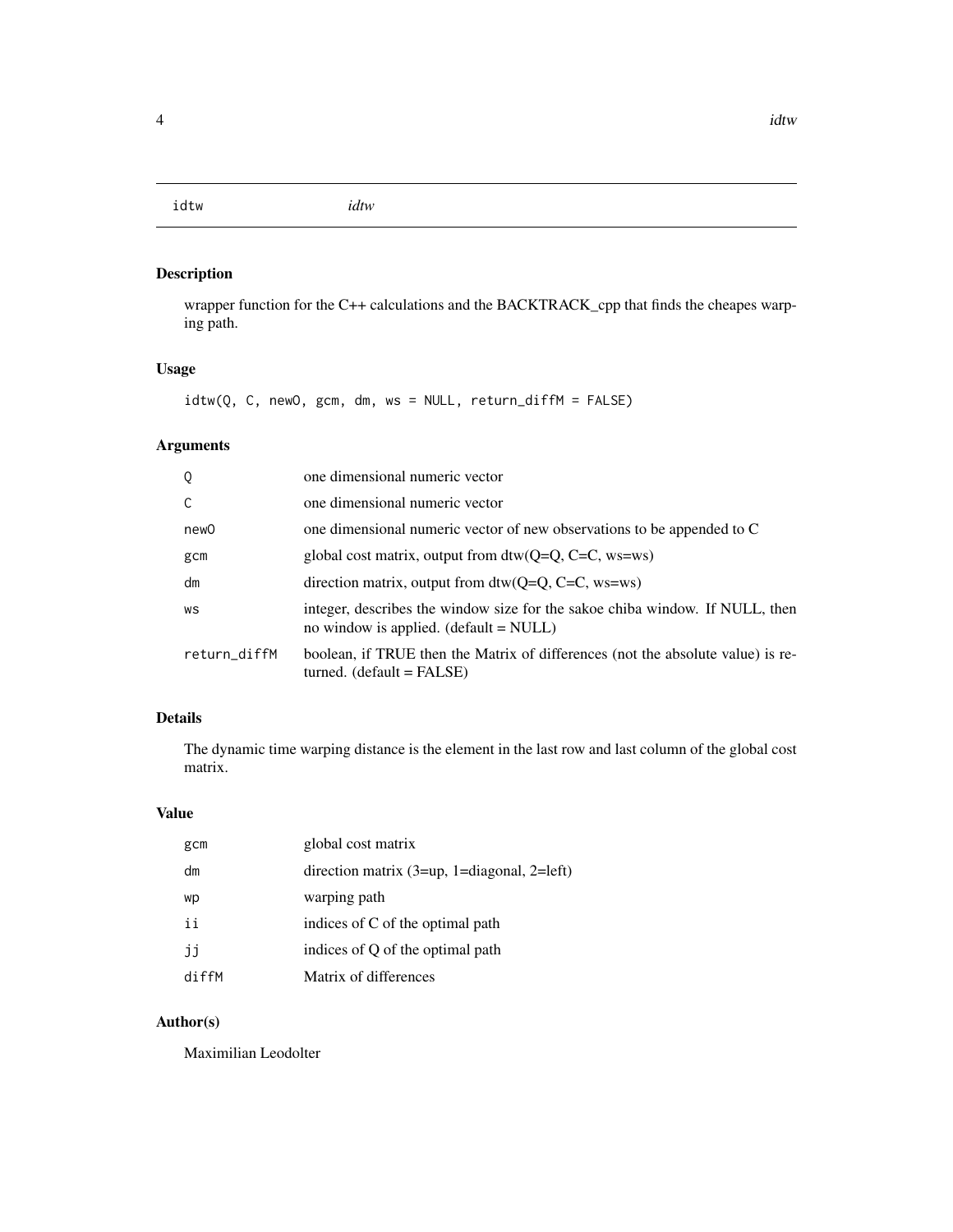idtw 5

#### References

Sakoe, H.; Chiba, S., Dynamic programming algorithm optimization for spoken word recognition, Acoustics, Speech, and Signal Processing [see also IEEE Transactions on Signal Processing], IEEE Transactions on , vol.26, no.1, pp. 43-49, Feb 1978. http://ieeexplore.ieee.org/xpls/abs\_all.jsp?arnumber=1163055

#### Examples

```
Q <- cumsum(rnorm(100))
C \leq Q[11:100] + \text{rnorm}(90, 0, 0.5)tmp <- dtw(Q=Q, C=C, ws = 15, return_diffM = FALSE) # the ordinary calculation
# new Observation
newObs \leftarrow c(2,3)# the incremental step
idtw(Q, C, newO = newObs, gcm=tmp$gcm, dm=tmp$dm, ws = 15, return_diffM = FALSE)
```